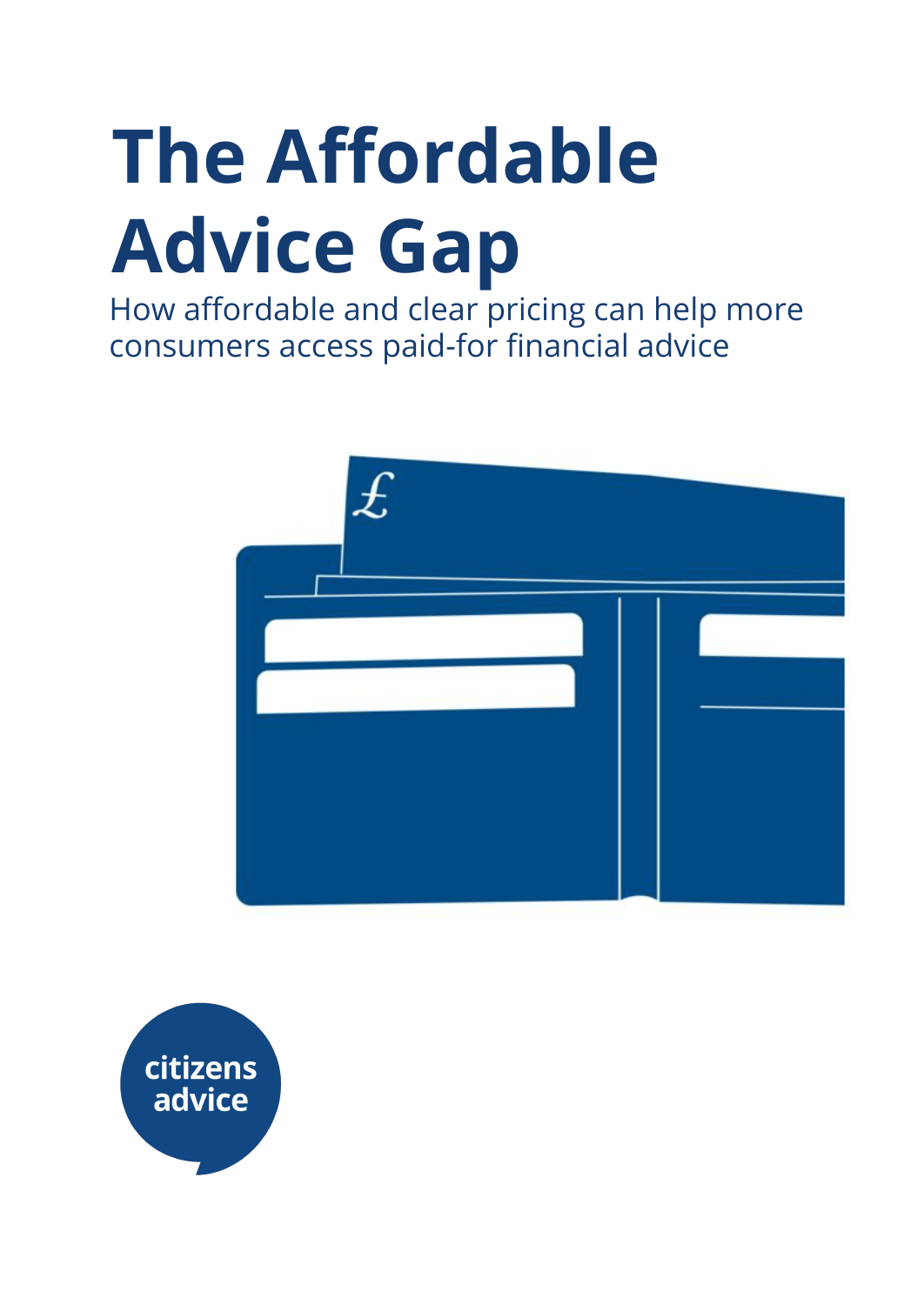## **Contents**

| <b>Executive summary</b>           | $\mathbf{z}$ |
|------------------------------------|--------------|
| <b>Introduction</b>                | 4            |
| What consumers want                | 6            |
| <b>Affordable advice</b>           | q            |
| <b>Other hurdles for consumers</b> | 13           |
| <b>Recommendations</b>             | 17           |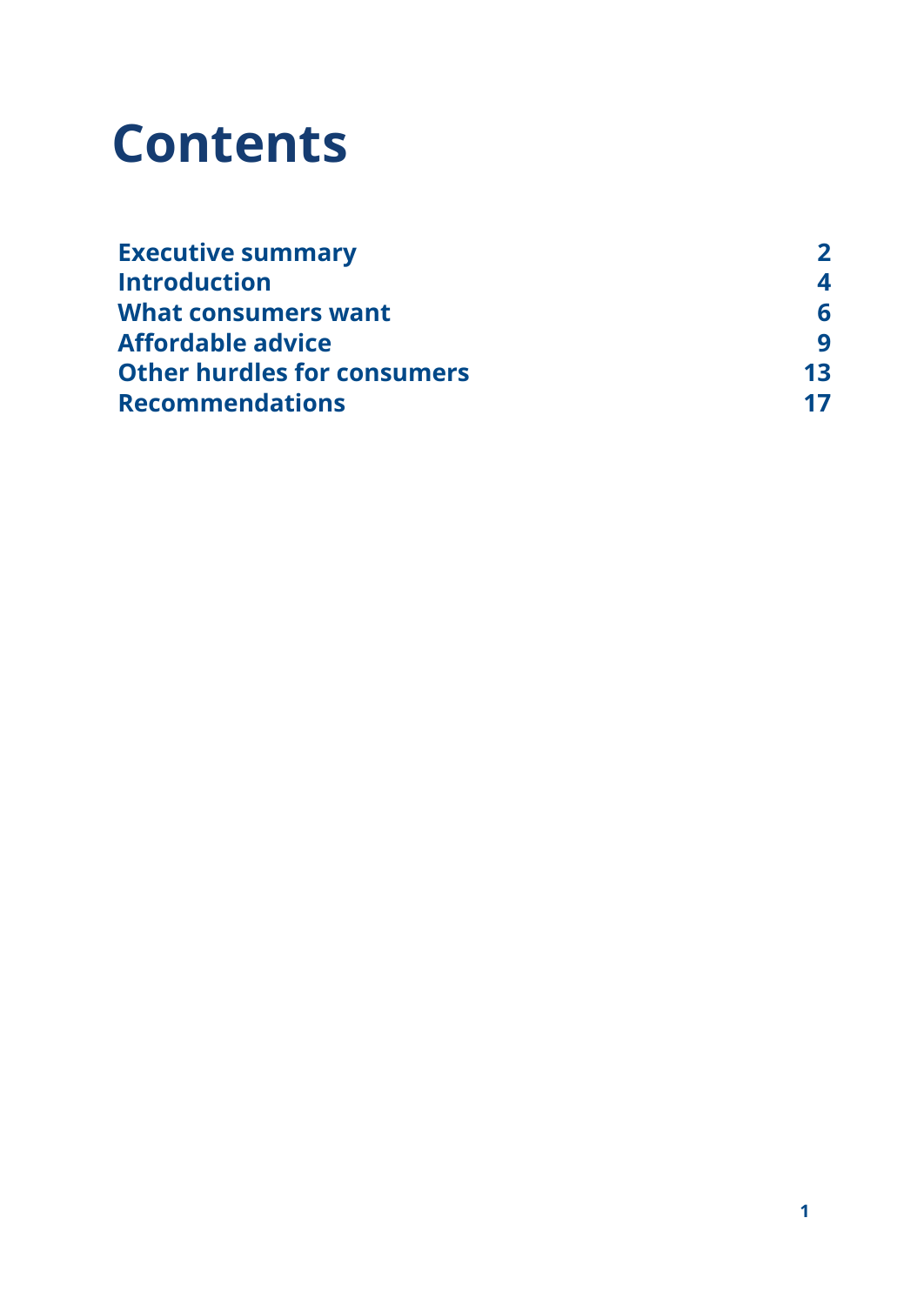### **Executive Summary**

Choosing how to withdraw pension savings is the most important financial decision of many consumers' lives. For the new pension freedoms to be successful, consumers need to understand their options and feel empowered to make the right decisions for their own circumstances.

The government has launched the Financial Advice Market Review to address concerns that many consumers are not accessing free and paid-for advice even when they need it. We recently published research outlining the four 'advice gaps'.<sup>1</sup> This report focuses on the highest profile of those gaps, the affordable advice gap, which affects consumers who want more help than free guidance offers but don't feel able to pay current prices for advice. We explore this gap through the pensions sector, using primary research to understand how consumers access help from Independent FInancial Advisers (financial advisers).

We have found that more than half (53%) of consumers with Defined Contribution (DC) pensions want expert help with how to withdraw their savings. They can seek free help in the form of guidance such as Pension Wise, paid-for advice such as from a financial adviser, or both. Many consumers are interested in *both* free and paid for support when accessing their pensions. More than two in five (44%) people who plan to pay a financial adviser also plan to take free Pension Wise guidance.

Our research suggests that consumers with medium-sized pots can access paid-for financial advice: 80% of financial advisers on the Money Advice Service's retirement adviser directory would take on a client with  $£61,000$  in pension savings.<sup>2</sup> We also found that almost all (97%) financial advisers offer a free initial meeting, which allows them to agree charges with customers before giving advice.

However, we have identified a significant affordability gap on the demand side. On average it is likely to cost £1,490 to secure a flexible income from a £61,000 pension.<sup>3</sup> This equates to almost exactly a month's net salary for a median earner in the UK. $^4$ Although this investment is likely to be beneficial in the long run, just 2% of consumers say they would pay between £1,000 and £2,000 for one-off advice in this situation.

Financial advisers currently offer a high quality service to their customers but they may not appeal to the broader market. More consumers would consider taking different forms of advice if they were available at lower price levels. The current

<sup>&</sup>lt;sup>1</sup> Citizens Advice, The Four Advice Gaps, October 2015.

 $2$  It is worth noting that this directory is not representative of the whole market - other commercial directories are likely to have fewer advisers who take on clients with medium-sized pots.

<sup>&</sup>lt;sup>3</sup> We chose £61,000 as it is large enough to warrant paying for financial advisers but small enough that consumers may not be certain. This figure is larger than the savings of around one in three DC pension-holders aged 50+.

 $4$  The median earner takes home £1,489 per month after tax based on median salary for all earners of £21,730 from ONS Annual Survey of Hours and Earnings, 2014.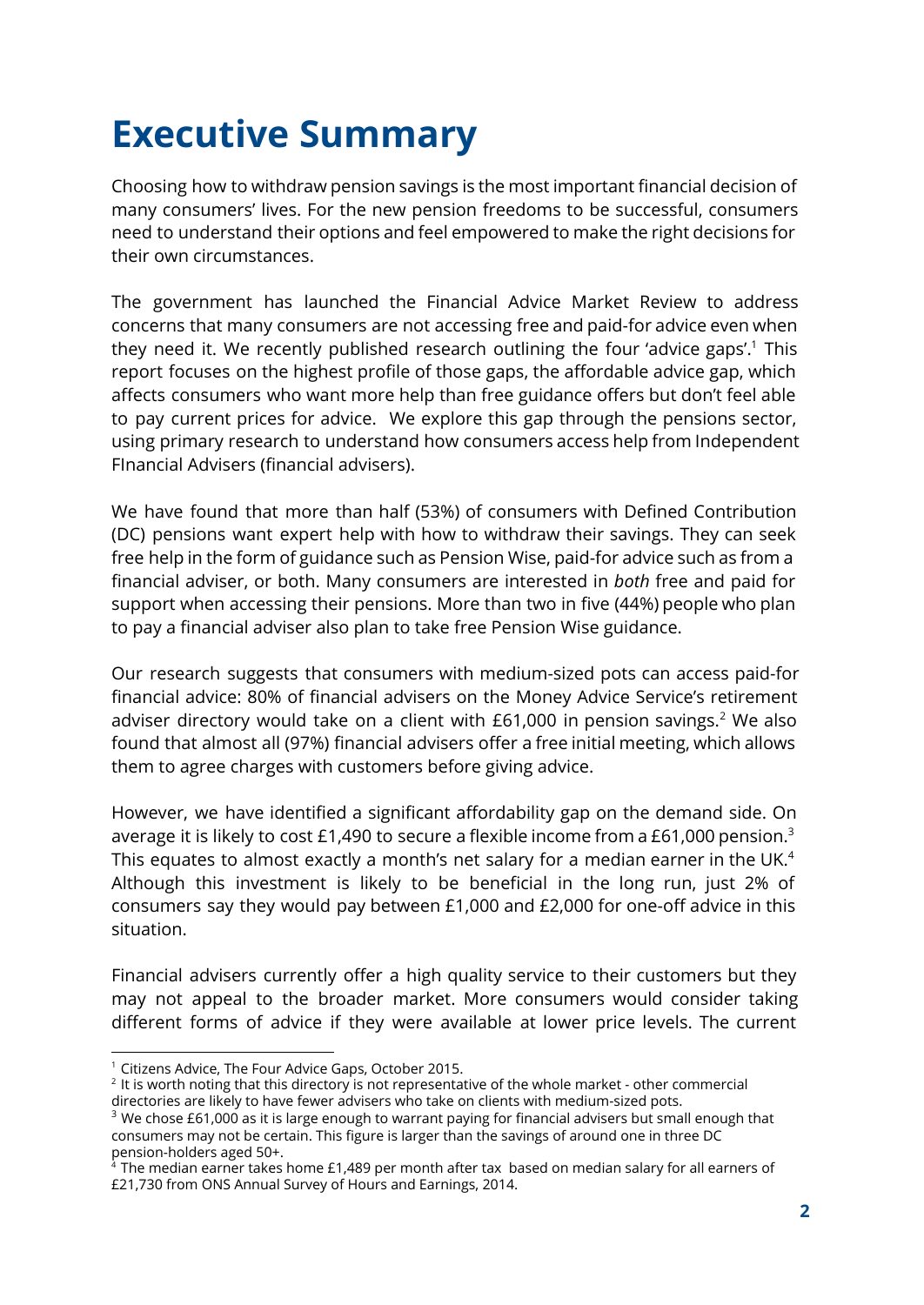guidance and advice markets could be seen as analogous to giving consumers the option to take a free driving lesson or to pay for a chauffeur-driven Rolls-Royce. While both of these options should be protected, consumers should also have access to a mass market middle ground - the equivalent of driving a mid-priced family estate.

Our evidence shows significant untapped demand for cheaper advice. Although just one in fifty adults would pay over £1,000 for advice on a £61,000 pension, nearly half (47%) would be willing to pay some fee for advice. This includes 16% who would be willing to pay between £200 and £1,000.

We have also found considerable variability in the customer journey. Many firms were able to give a clear account of their pricing during an initial call, but others were unwilling or unable to give even a basic idea of prices. This creates a risk that clients will give up searching for advice before being able to attend a free initial meeting.

From our research, we recommend that:

- **Advice firms should make price guides publically available** and should try to communicate fee structures as simply as possible on the phone and online. This will improve consumer confidence and make customer journeys smoother.
- **The government should use the Financial Market Review to explore how to radically reduce the costs of advice options.** This could help reduce costs for financial advisers and encourage new mid-market options for new consumers.
- **Guidance organisations should offer better information and referral about paid-for financial advice services**. They can do more to help consumers understand the differences between particular advisers and advice options so they can decide what advice to seek.
- **The government should work with financial adviser directories to explore whether they could include TripAdvisor-style customer feedback.** This should ideally accompany simple price structures to improve transparency.
- **Financial advisers and guidance providers should take action to further publicise the benefits of advice** and to communicate the standards and protections that now exist following the Retail Distribution Review (RDR).
- **The government and regulators should explore what can be done to clarify and facilitate options around independent and restricted advice**. This includes clarifying the difference between specialist advisers and tied or non-whole-of-market advisers, while protecting the current definition of independent financial advice.

Citizens Advice delivers pension guidance on behalf of HM Treasury, under the Pension Wise brand. These recommendations reflect the views of Citizens Advice as a consumer champion in the financial services market, and not the views of Pension Wise or HM Treasury.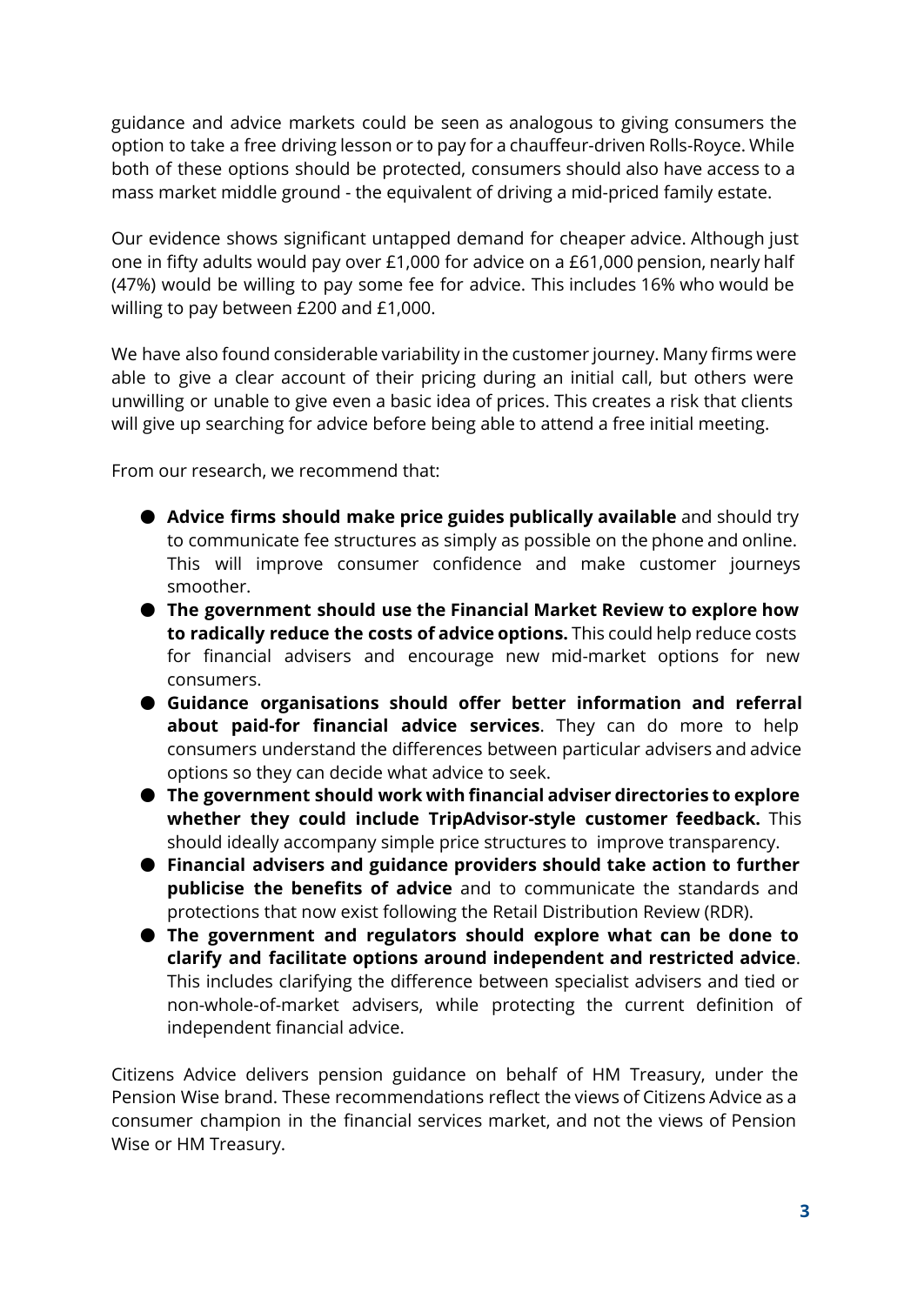### **Introduction**

In April, the government substantially increased the options available to people accessing their DC pensions from the age of 55. This has created great opportunities for consumers to choose the right retirement income options for their circumstances. But it also presents significant risks, including: scams, unexpected tax and benefit implications, investment and longevity risks.

It is important that everyone can get expert help with these decisions if they want it. The government recognises this and introduced the Pension Wise service, which gives free guidance to help people understand their options. Consumers can also access information from the media, on price comparison websites, and from advice organisations and pension companies themselves.

If consumers want more specific help they can take regulated advice which can include recommendations tailored to personal circumstances. It can help consumers achieve higher returns from their savings and also offers recourse to the FInancial Ombudsman Service. Financial advice is tightly regulated and can be expensive for consumers. Some advisers will also only take on clients with high enough savings.

In our previous report we identified four advice gaps<sup>5</sup>: the affordable advice gap, the free advice gap, the awareness and referral gap, and the preventative advice gap. This report focuses on the affordability gap. We are concerned that a gap exists for consumers who want more support than Pension Wise guidance offers, but don't feel they can afford regulated financial advice at current prices.

We have set out our proposals for how Pension Wise could offer a more responsive service, $6$  but even if it evolves a gap will still exist between this and paid-for advice. Introducing new models of advice, which could be offered at different price levels between free guidance and advice, could significantly close the affordable advice gap.

We wanted to test how this gap feels for and affects consumers, including whether financial advisers are willing to take on customers with medium-sized pots, what price they charge and what the consumer experience of comparing financial advisers is like.

This report draws on two consumer surveys, 20 depth interviews and a mystery shopping exercise of 323 financial advisers. We commissioned a ComRes survey of 1,386 UK adults aged 50+ who are not yet retired, including including a nationally representative sample of 1,000 UK adults in this age bracket, plus a boost of an additional 350 people with Defined Contribution pensions.<sup>7</sup> We also include one figure from a YouGov survey of 2,041 adults. <sup>8</sup>

<sup>5</sup> Citizens Advice, The Four Advice Gaps, October 2015.

<sup>&</sup>lt;sup>6</sup> These ideas include allowing clients to discuss a broader range of issues, allowing guiders to help clients with basic paperwork queries, sharing online tools and allowing more than one appointment in certain circumstances. Citizens Advice, [Consumer](https://www.citizensadvice.org.uk/about-us/policy/policy-research-topics/pensions-policy-research-surveys-and-consultation-responses/pensions-surveys-and-consultation-responses/consumer-risks-around-pensions-written-evidence-submitted-by-citizens-advice-to-the-work-and-pensions-select-committee/) risks around pensions: Written evidence, September 2015.

 $7$  Respondents were all aged 50+ and those with DC pensions had not yet started accessing them. The survey was conducted between 14th and 28th August 2015. Data tables are available at [www.comres.co.uk.](http://www.comres.co.uk/) <sup>8</sup> This survey was conducted between 2nd and 5th October 2015. This figure relates to how much consumers are willing to pay for advice and is clearly marked as being from a separate survey.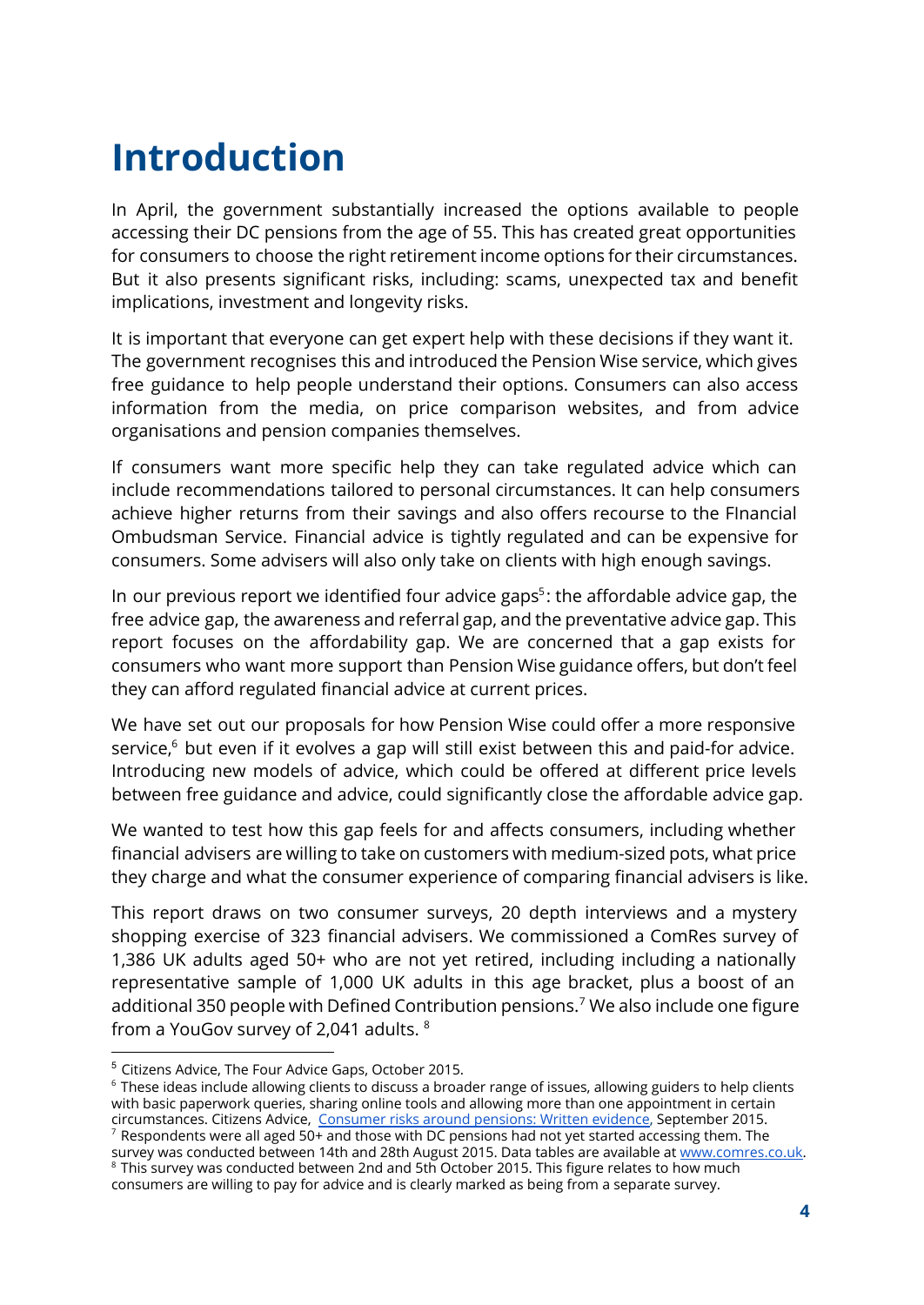We held depth interviews with 20 people aged 50+ who had DC pension pots but who had not started actively planning how to withdraw their pension savings. These interviews took place in August 2015 and participants were recruited by Acumen Fieldwork to have a range of pension wealth, other assets and general demographics.

Our mystery shopping exercise was conducted from 4th August - 4th September 2015. We asked local Citizens Advice volunteers to call financial advisers in their area using the Money Advice Service (MAS) retirement adviser directory to see whether firms would take on a client with a £61,000 pension. $^9$  We chose the MAS directory as it is recommended during Pension Wise sessions. We used a pension of £61,000 as this is large enough to warrant financial advice and is larger than median DC pension savings. $^{10}$ 

We called firms posing as a potential client asking for rough information on how much they would charge to compare prices. We spoke to between 10 and 20 firms in each postcode. Our volunteers had basic background information to use if asked, including that they wanted flexibility in how they accessed their savings. $11$  The calls were designed to last around three minutes and we were careful to make sure that advisers were left in no expectation that we would return to them.

#### **What we mean by "Financial Adviser"**

Since December 2012 financial advisers have not been able to receive commission when advising customers on their pension choices. This is a positive step that should allow consumers to trust that they are impartial.

The label of 'Independent Financial Adviser' refers to an adviser who will look at the whole of the market. Restricted advisers offer different services. A tied adviser does not consider the whole market, while a restricted whole of market adviser looks at all companies but only focusses on particular specialisms.

This vocabulary is cumbersome and potentially confusing for consumers. $^{\rm 12}$ We use the term 'financial adviser' here to refer to all financial advisers except those who are tied to particular companies.

<sup>11</sup> The example we used had a single DC pension pot worth  $E61,000$ . They had paid off their mortgage, didn't have any debts and had a cash ISA with £10,000 savings. They worked as a shop manager and were planning to retire in a year with no health concerns.

<sup>&</sup>lt;sup>9</sup> The Money Advice Service's retirement advice directory, [https://directory.moneyadviceservice.org.uk.](https://directory.moneyadviceservice.org.uk/)

<sup>&</sup>lt;sup>10</sup> This is from the English Longitudinal Survey of Ageing. Pensions Policy Institute analysis shows that 80% of savers aged 50 to State Pension Age have DC pension pots worth less than £65,100. See Pensions Policy Institute, How complex are the decisions that pension savers need to make at retirement?, November 2014.

 $^{12}$  Paul Lewis, FCA must rethink 'restricted' advice rules, Money Marketing,10th September 2015.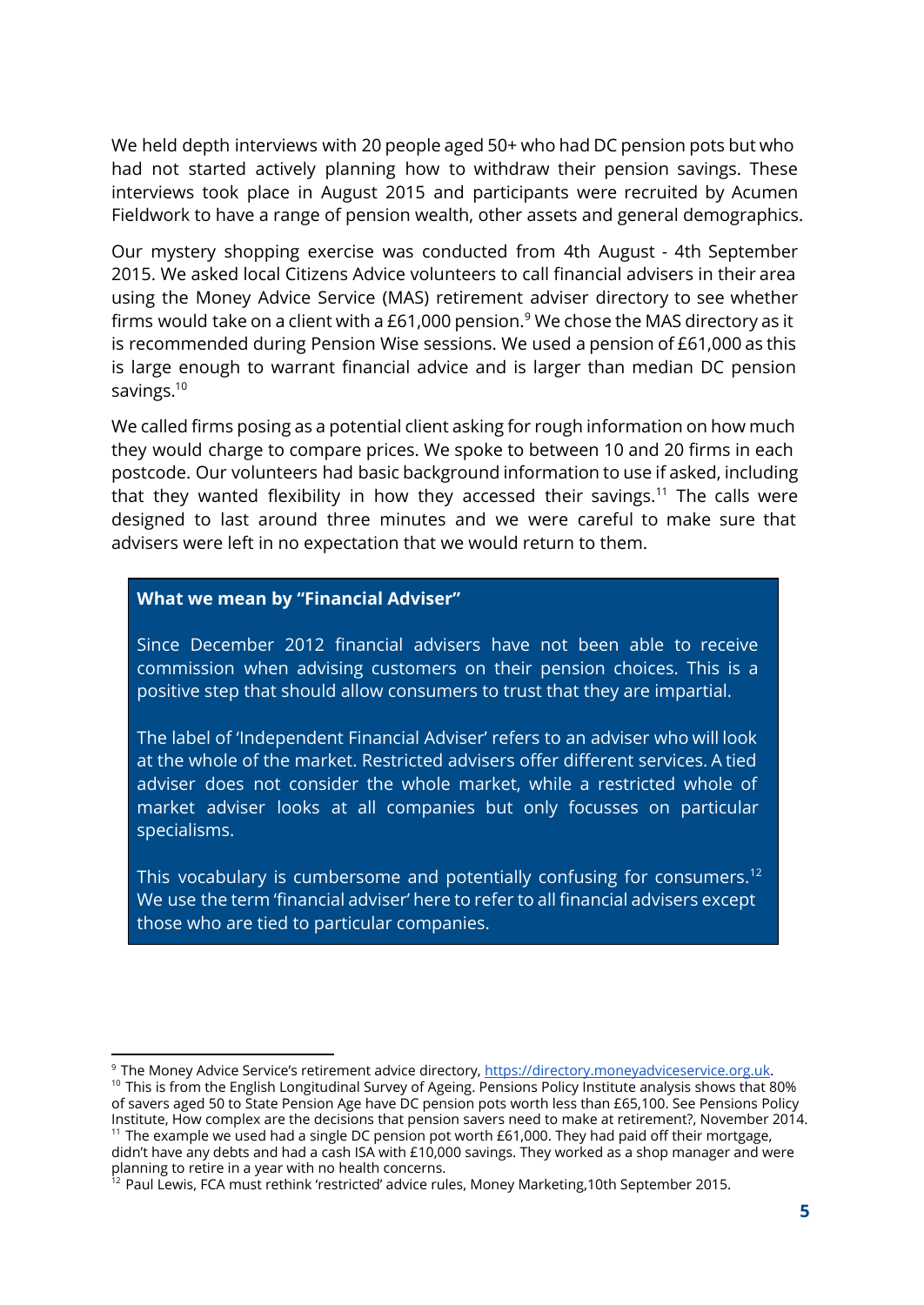### **What consumers want**

Our research shows that consumers are more likely to want expert help with their pension choices than with other key financial decisions. This is partly because pension choices are complex and people only encounter them later in life. Over half (53%) of people we surveyed with DC pensions said they would want expert support with withdrawing their pension. This was more than other major financial decisions such as investing in the stock market (42%) and buying a house (26%).<sup>13</sup>



We found significant demand for paid-for and free expert support. As Figure 2 shows, the two most common places people said they would seek help were Pension Wise (40%) and an IFA (39%). These were more common than other options such as pension providers (34%), family and friends (13%) and doing research independently (10%)

Our evidence suggests that many people would like to take both free guidance and paid for financial advice when making pension choices. We found that 44% of consumers who would consider using a financial adviser would also consider using Pension Wise, showing the relationship between guidance and advice.

<sup>&</sup>lt;sup>13</sup> The Financial Advice Market review reports that 30% of people want professional advice on their pensions in future, 30% might want it for savings and investments while 26% might want it for mortgages. HM Treasury and FCA, FAMR Call for input, pages 8-9.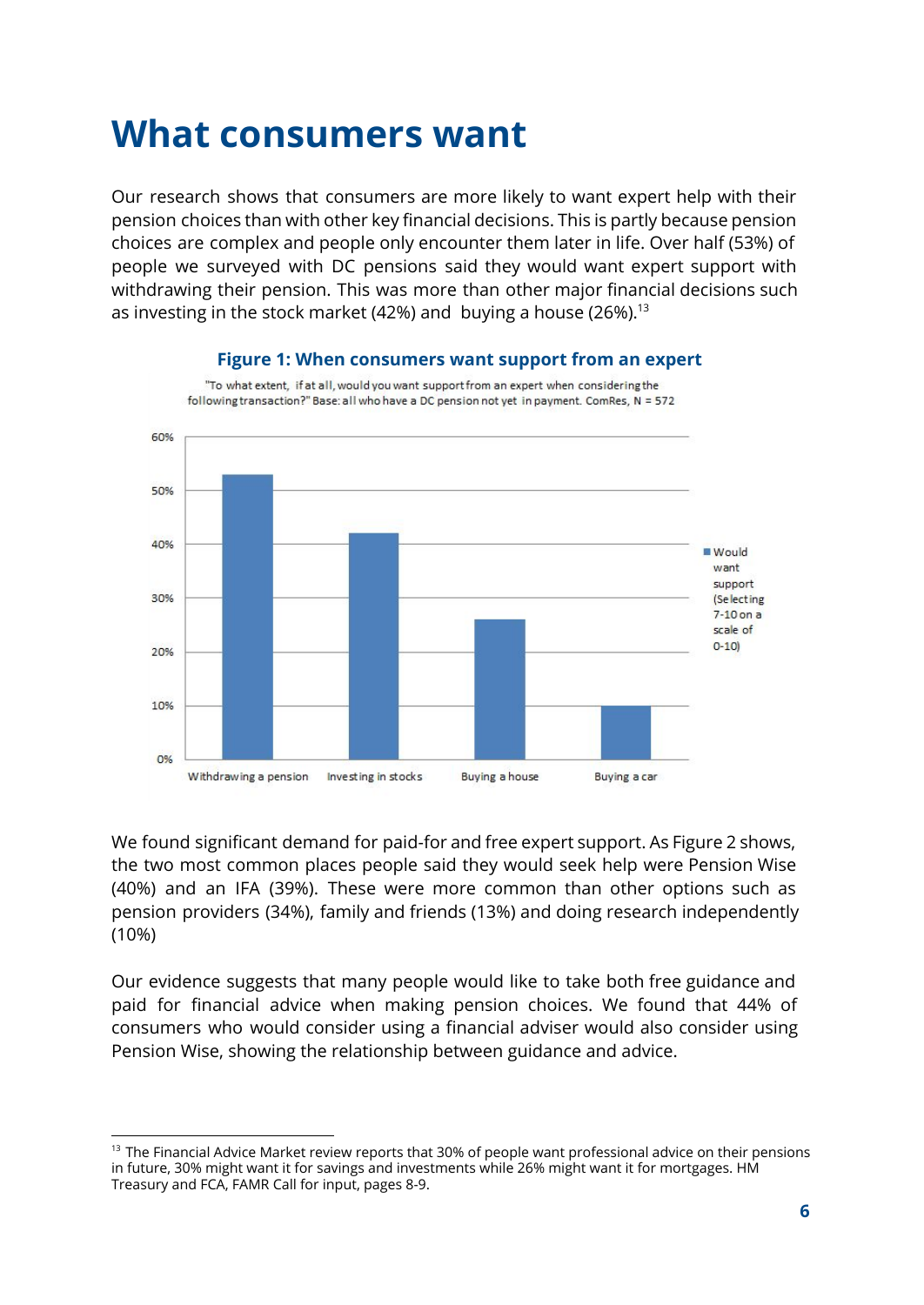#### **Figure 2: Where consumers would go for help when making pension choices**

"Which of the following, if any, do you think that you will approach for advice when you make a decision about how to withdraw your pension savings?" Base: All with DC pension not yet in payment. Comres, N = 572.

| <b>Pension Wise</b>       | 40% |
|---------------------------|-----|
| <b>IFA</b>                | 39% |
| Pension provider          | 34% |
| Advice organisation       | 24% |
| Family and friends        | 13% |
| Employer                  | 13% |
| <b>Bank</b>               | 10% |
| Don't know                | 8%  |
| I will do my own research | 10% |
| I know enough already     | 5%  |
| Other                     | 1%  |

Many consumers we spoke to in our depth interviews did not know the definitions of 'guidance' and 'advice', but our survey showed what components of these options people want with their choices. Some needs are met by guidance, some by advice, and many can be met by both. The most popular support consumers want is clear information about basic options (57%). Almost as many (56%) said they would like personalised projections of how taking money in different ways could affect their income. Around half (51%) would like help with finding the best value product, and the same proportion would be interested in advice on products that would be good for someone in their position.

#### **Figure 3: What consumers value when taking expert support**

"What would you value most if you were getting support from a specialist about DC pensions?" Rank 3. Base: All who have a DC pension not yet in payment. Comres, N = 572.

|                                                                         |     |     |     | Ranked 1st Ranked 2nd Ranked 3rd Ranked in top 3 |
|-------------------------------------------------------------------------|-----|-----|-----|--------------------------------------------------|
| <b>Clear</b><br>information<br>about<br><b>basic</b>                    |     |     |     |                                                  |
| options                                                                 | 27% | 18% | 13% | 57%                                              |
| <b>Personalised projections</b>                                         | 25% | 17% | 13% | 56%                                              |
| Help finding the best value product                                     | 13% | 17% | 21% | 51%                                              |
| Advice on the products that would<br>be good for someone in my position | 12% | 20% | 20% | 51%                                              |
| Check my plans with an expert                                           | 10% | 10% | 10% | 31%                                              |
| <b>Help with admin</b>                                                  | 2%  | 6%  | 8%  | <b>16%</b>                                       |
| <b>None</b>                                                             | 10% | 13% | 15% | 10%                                              |
| <b>Other</b>                                                            | 1%  | 0%  | 0%  | 1%                                               |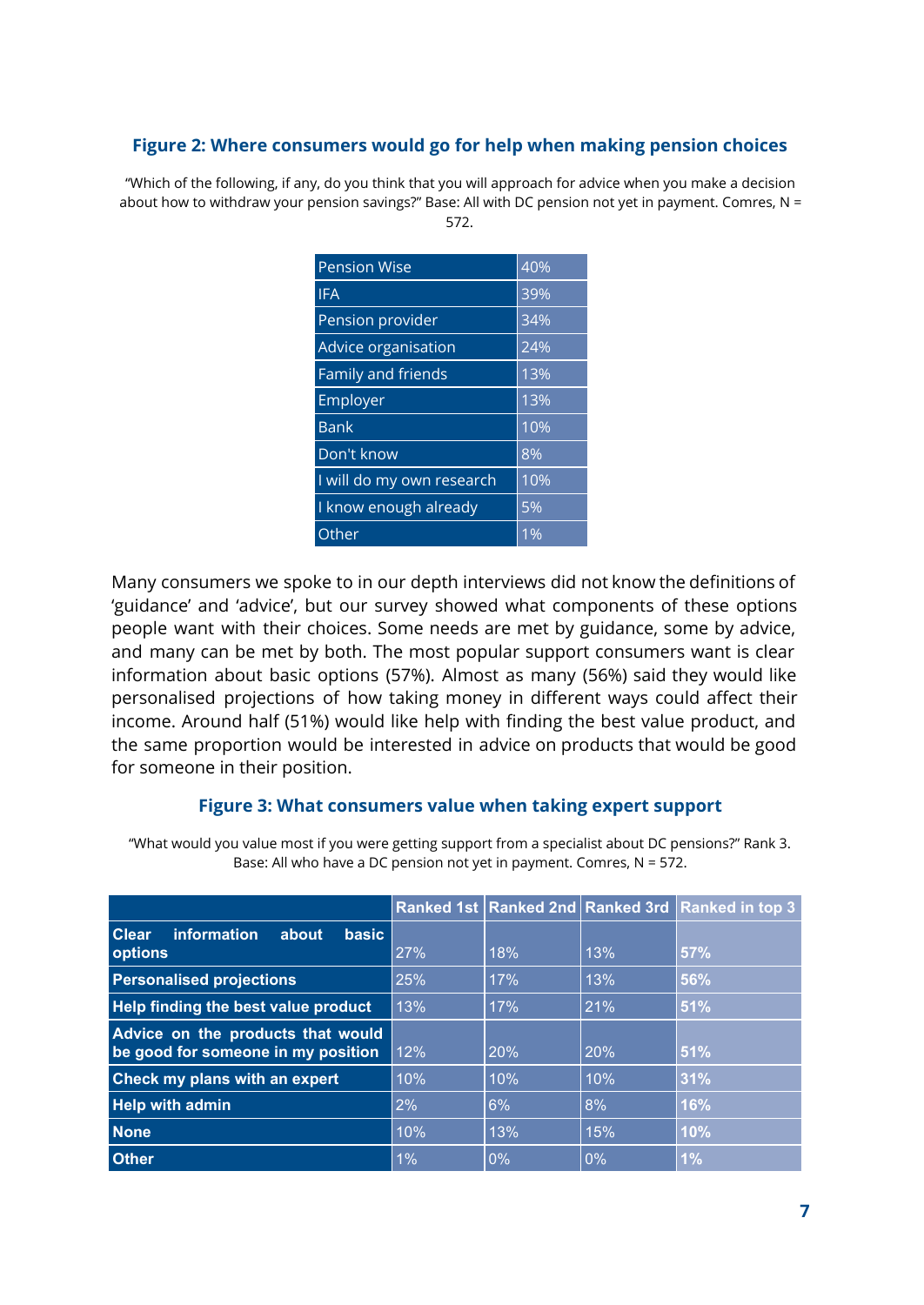Some types of support can be provided completely by guidance (such as clear information about basic options), some can only be provided by regulated advisers (such as advice on specific products) while others can be offered by both (such as checking plans for any potential risks).

This dual demand for some aspects of guidance and advice was reflected in our depth interviews. Some consumers want both guidance and advice, saying they would feel more comfortable about accessing advice once they have already been given an overview of their options.

"I think guidance might be a good start and then in-depth advice be the natural progression from that."

"I think the guidance sounds initially better and then to go more in depth you'd want advice. I'd use the guidance first, because if you've already had somebody say to you what your options are you've got a bit more knowledge."

While some consumers can have their needs met entirely by guidance, others we spoke to wanted specific help that can only be offered by regulated advisers.

"I'd want someone to recommend what exactly to get, and in easy terms."

"I would need to go and get some advice because I'd like to know exactly what I'm getting – what are the loopholes, what are the consequences? If I die will my wife be comfortable? Is all that money I've put aside going to go to waste?...some peace of mind".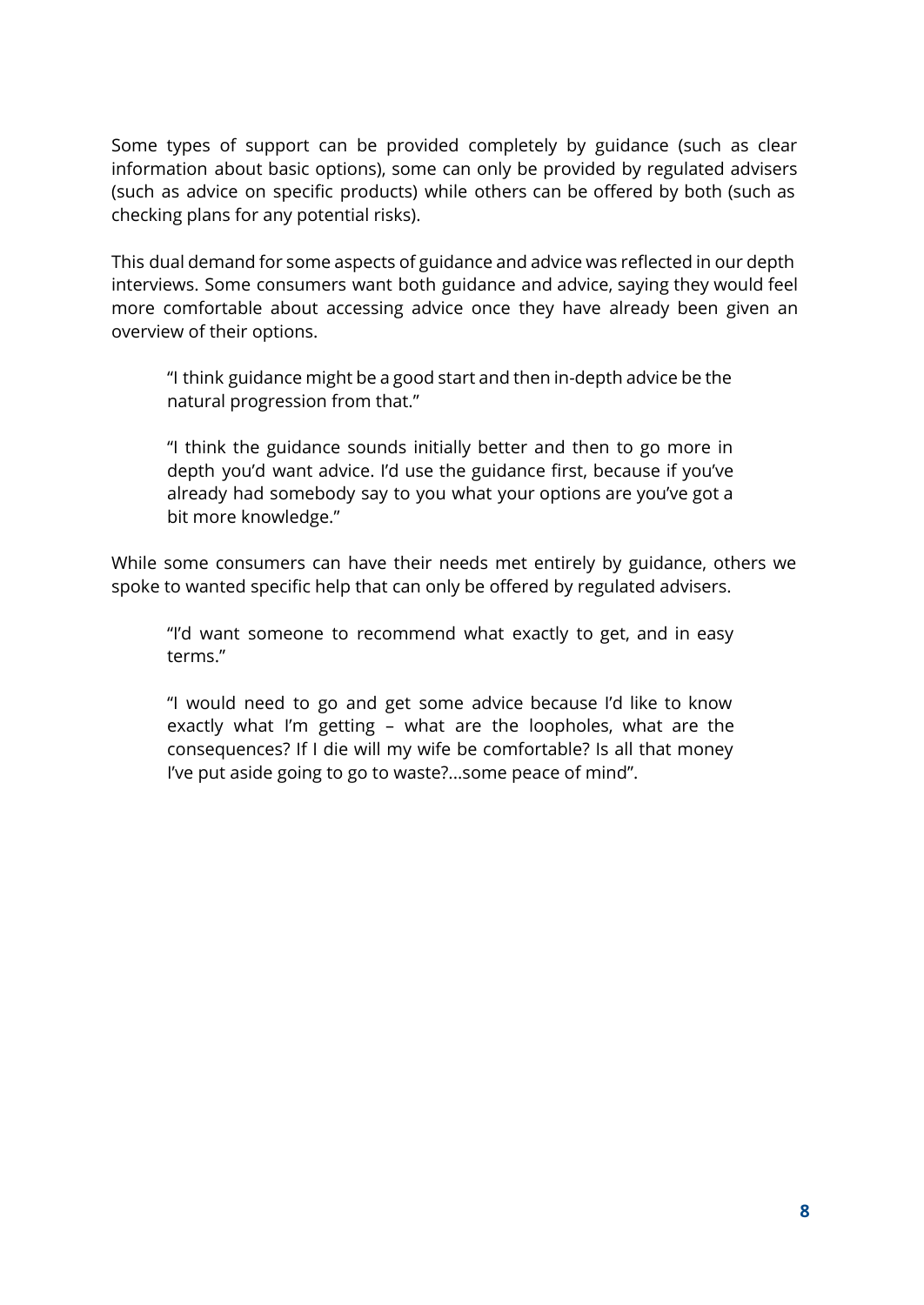### **Affordable Advice**

#### **Price level**

Our research has found that current costs deter even people who are willing to pay some fee for advice. By calling advisers we found that it costs an average of £1,490 to take financial advice based on initial quotes for taking a flexible income from a pension pot of  $£61,000.^{14}$  The quotations were generally presented as a percentage of the pension's value. Some advisers applied a percentage fee to the whole pension, whereas others only applied it to the value left after withdrawing a tax-free lump sum. A common charge was 3% after a tax free lump sum had been taken, although firms quoted between 1% at the lower end and up to 5% at the higher end. This meant that the cheapest rough quote we got was £600 while the most expensive was £3,050.

Many consumers are willing to pay for advice in principle. Our YouGov survey found that overall 47% of people would be willing to pay for advice on how to withdraw a £61,000 pension pot. However, the vast majority of these people fell into the affordable advice gap as just 2% were willing to pay £1,000 or more. By contrast, 16% would be willing to pay between £200 and £999 for advice. This shows that there is a significant unmet demand - if new advice models can be developed that offer different services at lower costs then many more consumers are likely to move beyond guidance. This suggests that the Financial Advice Market Review should consider radical options to close the affordable advice gap for pensions.



#### **Figure 4: Consumer willingness to pay for advice on a £61,000 pension**

<sup>&</sup>lt;sup>14</sup> This was both the median and mean. Other studies have found similar results, though varying scenarios used makes these hard to immediately compare. Which ? found it costs an average of £1,452 to get advice on £60,000 investments in research published on 24th October 2015. 'Unbiased, an online directory of financial advisers, has published research into average prices: [https://www.unbiased.co.uk/cost-of-advice.](https://www.unbiased.co.uk/cost-of-advice)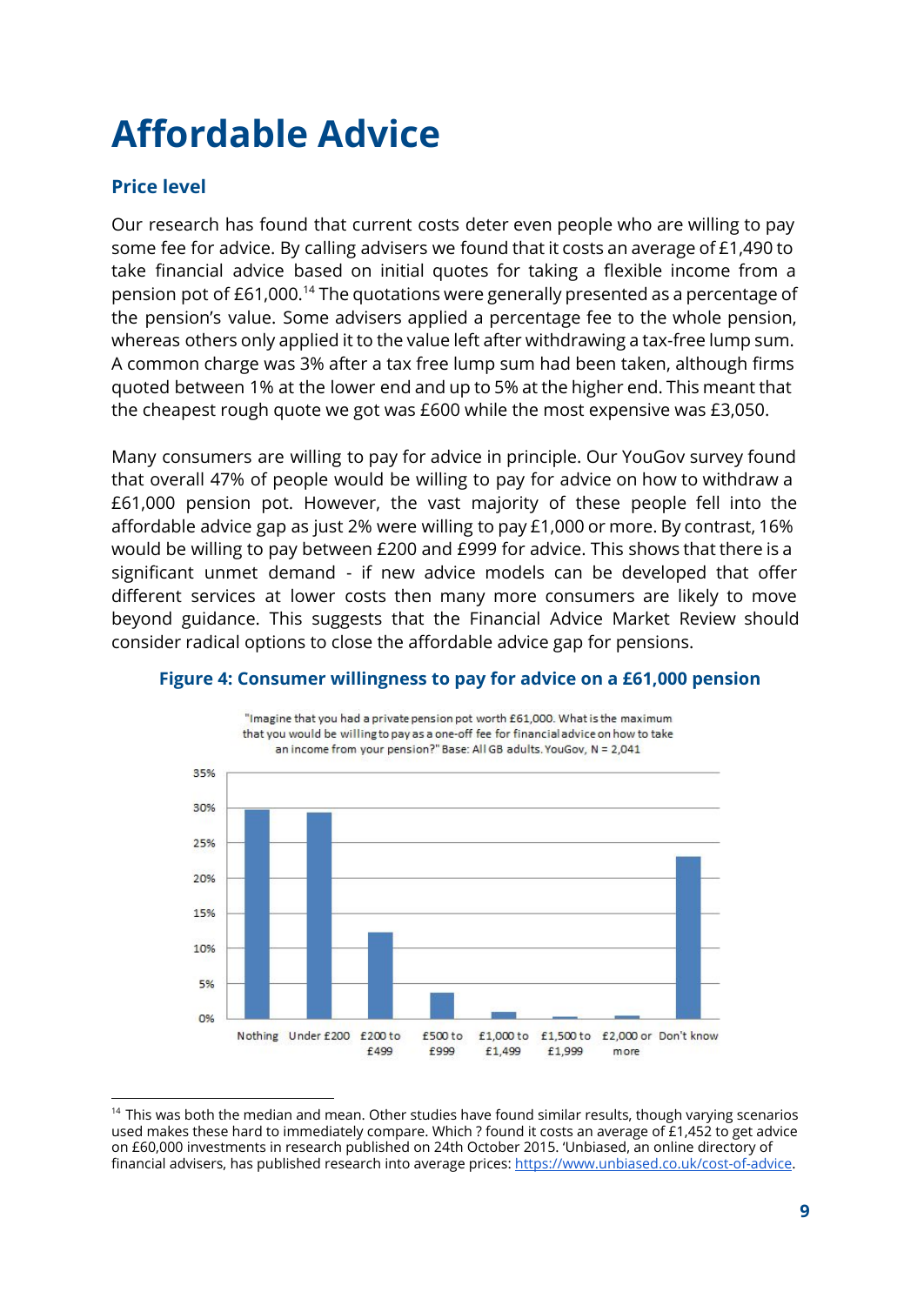Our qualitative work supports the finding that some people want advice but don't feel that they can afford it. One person said they were "terrified" about making a decision that would shape their retirement without specialist help but felt they simply could not manage to pay the fees:

"I ought to have some professional advice but I can't afford to pay for it."

High costs may encourage consumers to turn to non-independent or limited sources of information. Some people seek informal help or use the media, while others speak to their provider even though they would rather have independent support.

"They [the pension provider] are not going to give me free, impartial advice unless there is an angle on it, which is me bringing money to them...That might be what I end up doing but that wouldn't be my ideal starting point. I would want a much more broad advice and options."

"Financial advice has a charge at the end of it, so a lot of people just go with what they see on the television or in the letters they get. But a lot of the letters they get are the company's view not an overall view".

#### **Accessing price information**

In broader terms, the affordable advice gap is also affected by the *accessibility* of price information in at least two ways. First, some consumers are concerned that inaccessible prices conceal hidden charges. Even if they are willing to pay a quoted price, some consumers are concerned that the lack of transparency may suggest that they will face further charges. Second, many potential customers will not even get this far if they give up when they cannot easily obtain and compare quotes for advice.

Our mystery shopping exercise found that consumers will have a very variable experience when trying to obtain quotes from advisers, as shown in Figure 5.

We were able to get information on pricing from 42% of calls made. In most of these cases we were able to get information easily by asking once (30.2% of all calls) and in the others (11.5%) we had to ask repeatedly before eventually getting an idea of pricing. In these cases it is possible that less confident consumers would give up before receiving a quote.

We were not able to get an initial quote from the remaining 58% of initial calls. On 18% of calls we were told explicitly that we would need an appointment in order to get a rough idea of pricing. These free initial meetings are important for customers to meet financial advisers and agree a price, but it should not be necessary to attend these just to get an initial idea of pricing for comparison.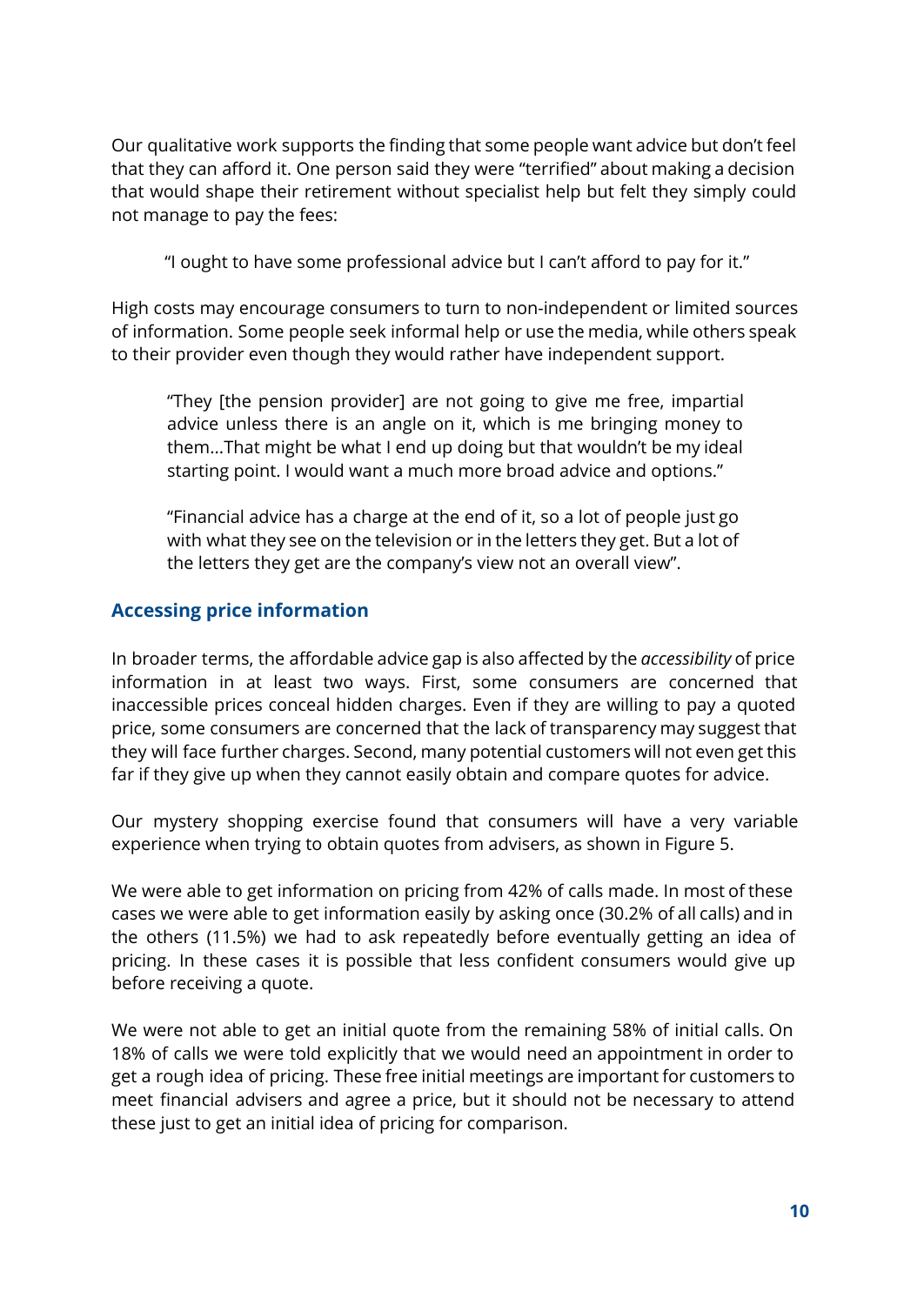For the remaining calls (41%) we were unable to talk to somebody who could give us a quote. This was comprised of some calls where we couldn't speak to anybody (25% of all calls) and some (16%) where we got through to someone working for the financial adviser but they were not able to give price details themselves and were only able to offer a call back from someone who could.



#### **Figure 5: Consumer experience of obtaining price information**

Advisers will not always be able to answer enquiry calls themselves, so many have receptionists and answer machines. In many cases this is a barrier to consumers obtaining price information, because pricing structures are complex (as discussed below). If advisers had clearer pricing structures, it would be easier for receptionists to give quotes and for answer machines to direct people to price structures online. Recent pieces of research have suggested that between 10% and 30% of financial advisers publish charges on their websites.<sup>15</sup> This suggests that while some firms are following good practice, it is generally the exception rather than the norm.

#### **Clear pricing structures**

It is hard for consumers to understand and compare prices if financial advisers use complicated and varying price structures. Many firms offered a choice of different ways that consumers could be charged - with options of fixed fees, an hourly rate, or a percentage of pension savings. It is important that consumers are given a clear indication of what different structures would mean for them in pounds and pence.

<sup>&</sup>lt;sup>15</sup> See Which? survey published 24th October 2015, which found 151 out of 500 firms published prices on their websites, and a survey carried out by Candid Financial Advice found that 20% of firms publish prices on their website, quoted in the Financial Times, 'UK pensions: how to hire an adviser', 23 June 2015.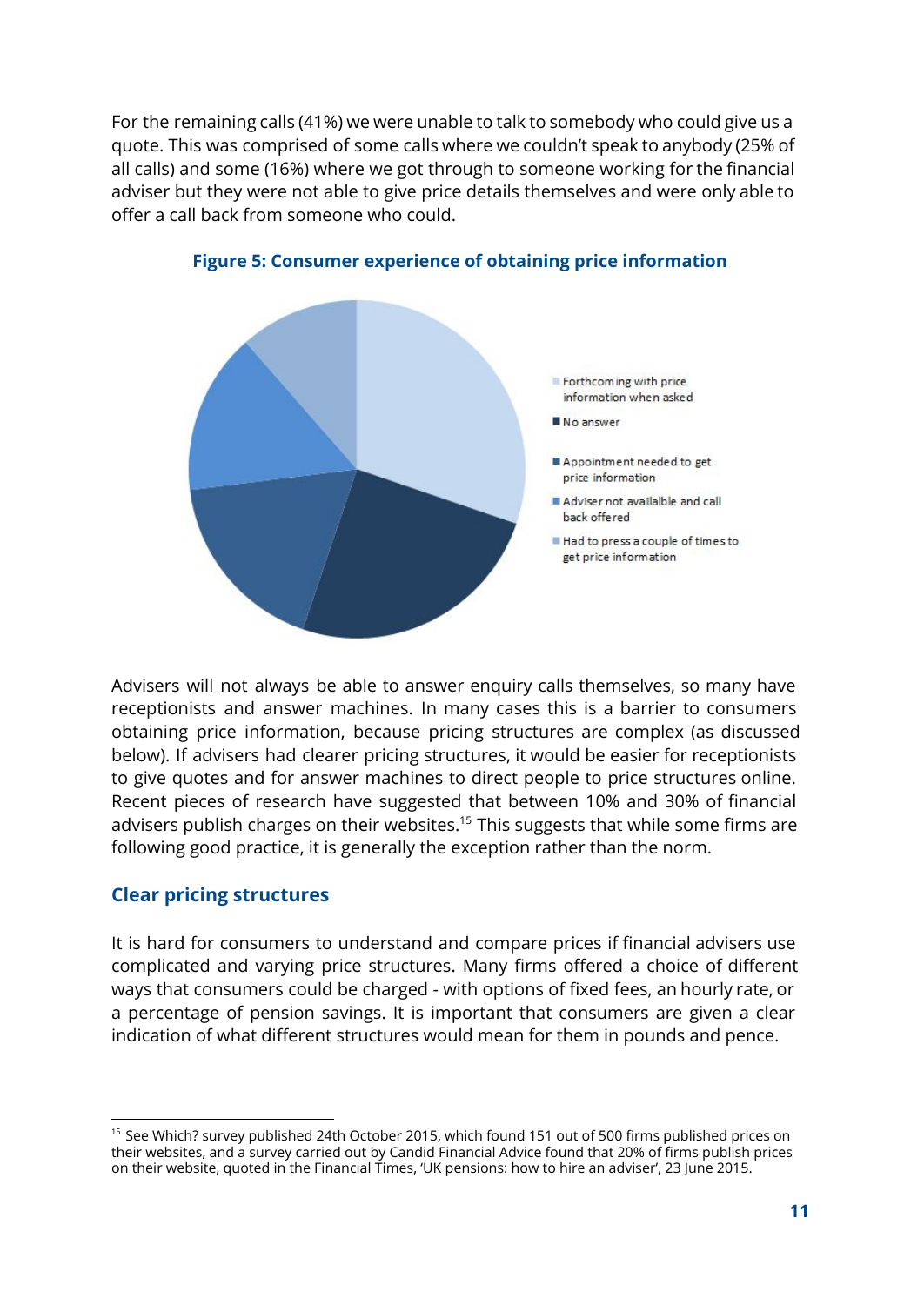During our depth interviews, some people said that the complexity of fee structures makes it hard for them to understand what prices will be.

"Often the financial advisers and companies will baffle you with stuff. I mean, I'm quite plain talking, I have to get to the issue and sort it out. I think there is a lot of 'fluff' [in what financial advisers say] and I think a lot of people don't understand."

"There are all sorts of fee structures, and the fee structures are really complicated, and obviously if you switch funds they are quite complicated as well, so I think there is an awful lot of stuff that needs to be clearer."

We found evidence that some potential clients felt that charges were confusing and did not trust price structures. This perception could have a direct impact on their behaviour.

"The top and bottom of it all is there just seems to be so many hidden charges when these financial advisers come out."

"I've dealt with financial advisers before...the one's I've dealt with you get the information and the next thing you get the bill through and it's more than what you've said or then you can see the figures that they've made out of you...I think it was underhanded the way it was done, I don't think it was transparent."

We found much good practice in terms of explaining different fee structures. Many firms were able to tell us how prices were worked out in a way that gave us a clear indication of what the price may be. Some quoted a percentage of what was left after a lump sum, which still gave a good understanding of costs. Others quoted an hourly rate coupled with an estimate of hours required that would then be refined during an initial meeting, although some said that the work needed and final cost may still vary after that point.

Some outlined a range of specific fees depending on the complexity of the services that were ultimately required - for instance making clear that buying an annuity would be simpler and thus charged at a cheaper rate than arranging flexible access. This approach reflects the complexities of different options but also makes clear to consumers why there may be different prices.

In other calls, complex prices were not made clear. Some firms said that the cost would be between a range of percentages, or within a particular price range without explaining why. Often these were very broad and would offer a consumer very little indication of the cost they were likely to incur. Other firms only supplied information on minimum fees or fees for an initial report. This information seemed unlikely to help consumers very much, and may lead to greater confusion.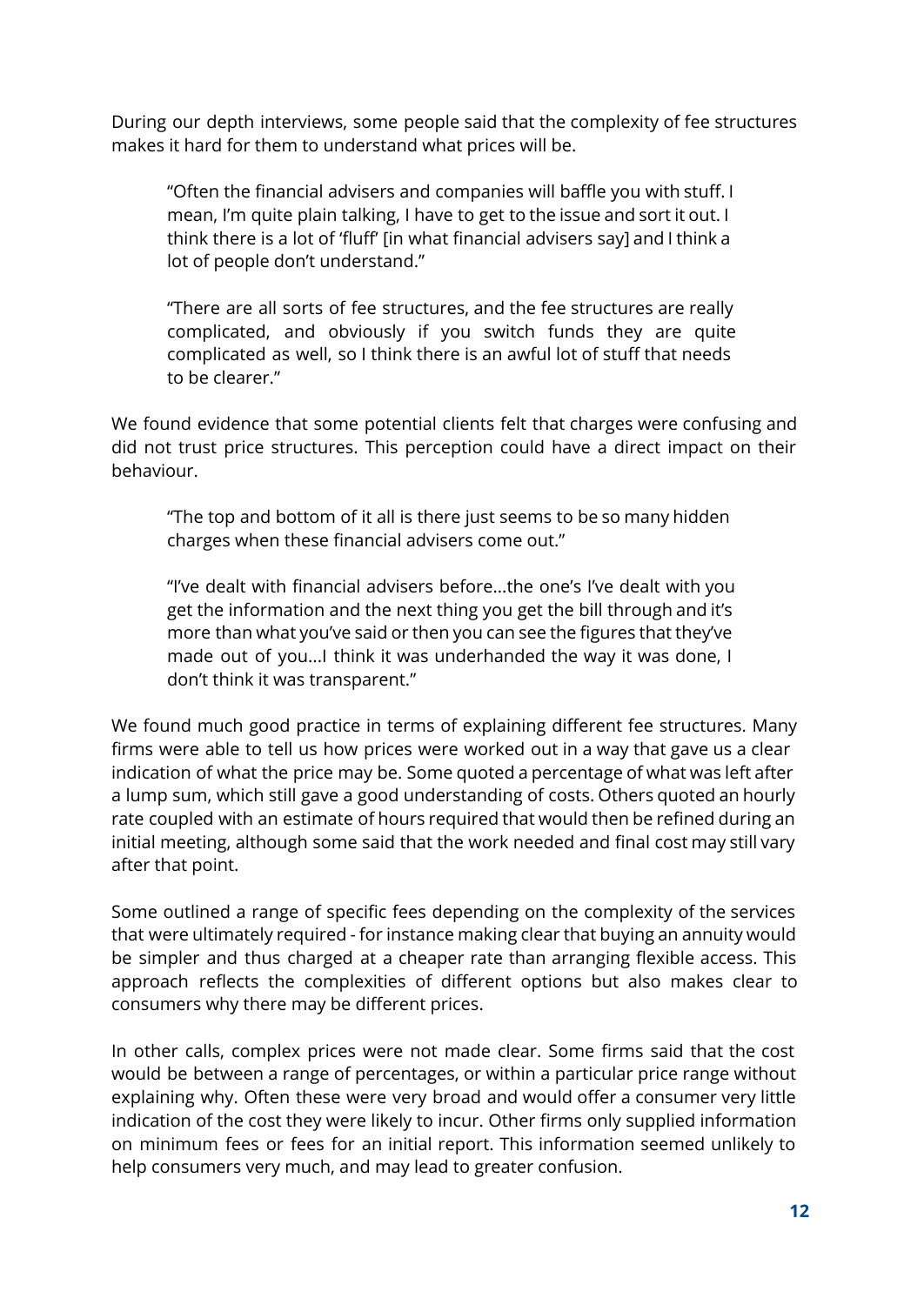### **Other hurdles for consumers**

Our research suggests that even if the affordable advice gap is tackled, more work will be needed to help consumers feel confident about paying for financial advice. In fact, when we polled consumers about the most important factors when seeking advice, consumers only ranked the price as the *third* most important factor. Trust was most important. Overall, 57% said it was one of the two most important factors when choosing a financial adviser. The second most important factor, cited by 44% of people, was independence. Affordability and price were only the third most important, chosen by 28% of respondents.



**Figure 6: what consumers value when seeking help with pension choices 16**

So in addition to confusion around prices discussed above, there are a number of other issues which may create barriers in people's mind to accessing advice. Here we consider two of them: trust and independence, and understanding benefit and quality.

#### **Trust and independence**

Trust is a key issue for consumers when looking for help with their pensions, as shown above in Figure 6. It was also a key theme in our interviews and we found that free introductory meetings can be important here.

 $16$  The full options for this question were: Trusting the person / organisation providing the support, Independence of the advice, Affordability / price, Talking to a real person, Having back-up / access to ombudsman if something went wrong, Convenience, None of the above.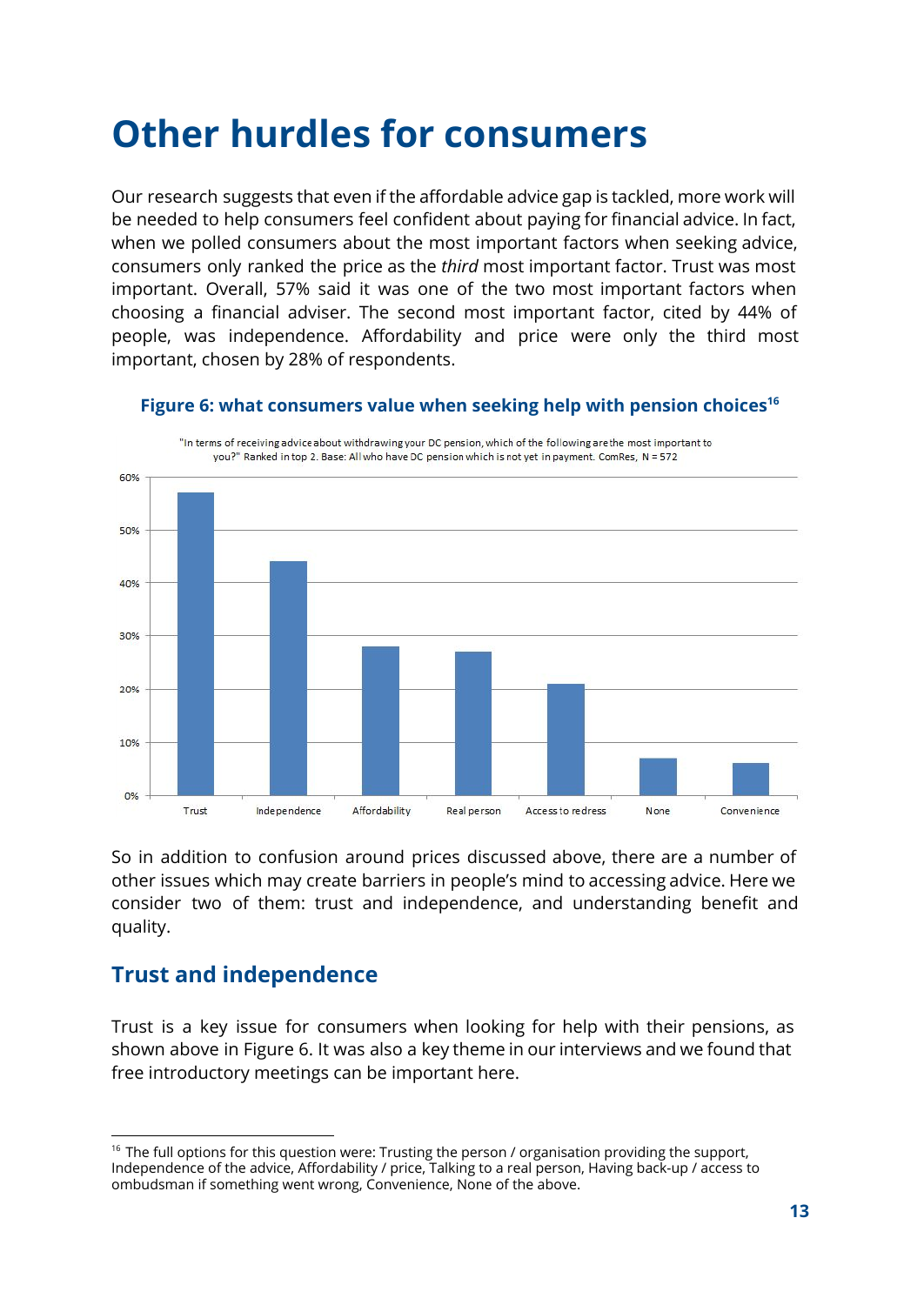"If you could really have someone who you could trust, that is the top and bottom of the story."

"They [advisers] are looking after your money, you've got to trust them".

"If I had a chance to talk to them, ideally face to face I might go for a kind of gut feeling about who you feel is being more honest, who is less of a salesman, who seems to be more independent and holistic, and seems to be more interested in me rather than any fee they might get for selling this product rather than this product."

This desire for independence was also key. People strongly expressed the importance of having impartial help with their pensions, which is exactly what IFAs offer.

"I'd want it to be independent, and with my interests at the heart of it."

"It's gotta be an independent person. I'm not keen to go to somebody like [major high street banks]. It's gotta be totally independent, that's what I want in it, so they're looking at the whole marketplace."

We found a strong context of distrust toward financial services and pensions financial advisers were often seen as guilty by association. Some have a misconception that advisers might take commission, so wouldn't be independent. IFAs are independent and don't take commission, but this doesn't appear to register with all consumers.

#### **Financial services and pensions**

A history of issues with financial services in general seemed to deter people from engaging and seeking professional help. This ranged from general distrust of the financial services sector (people citing the financial crisis, 'bankers' and PPI mis-selling) to specific pension concerns (the Maxwell and Equitable Life cases were often cited). There was also evidence of a perception that some people in the financial sector were making excessively large profits.

"I don't rate pensions, I just think other people seem to get super rich off you. When I look at what these bankers get it makes me think you're making too much."

"Back in the old days you did trust your bank, you went in and met your bank manager you knew, there's none of that now and maybe it's about time that came back. If I went in to you and you were my bank manager for 30 years I would probably trust your advice to say well speak to this guy but I can't remember how many bank managers I've had in the last ten years now they change weekly- you know, it's a woman, it's a man,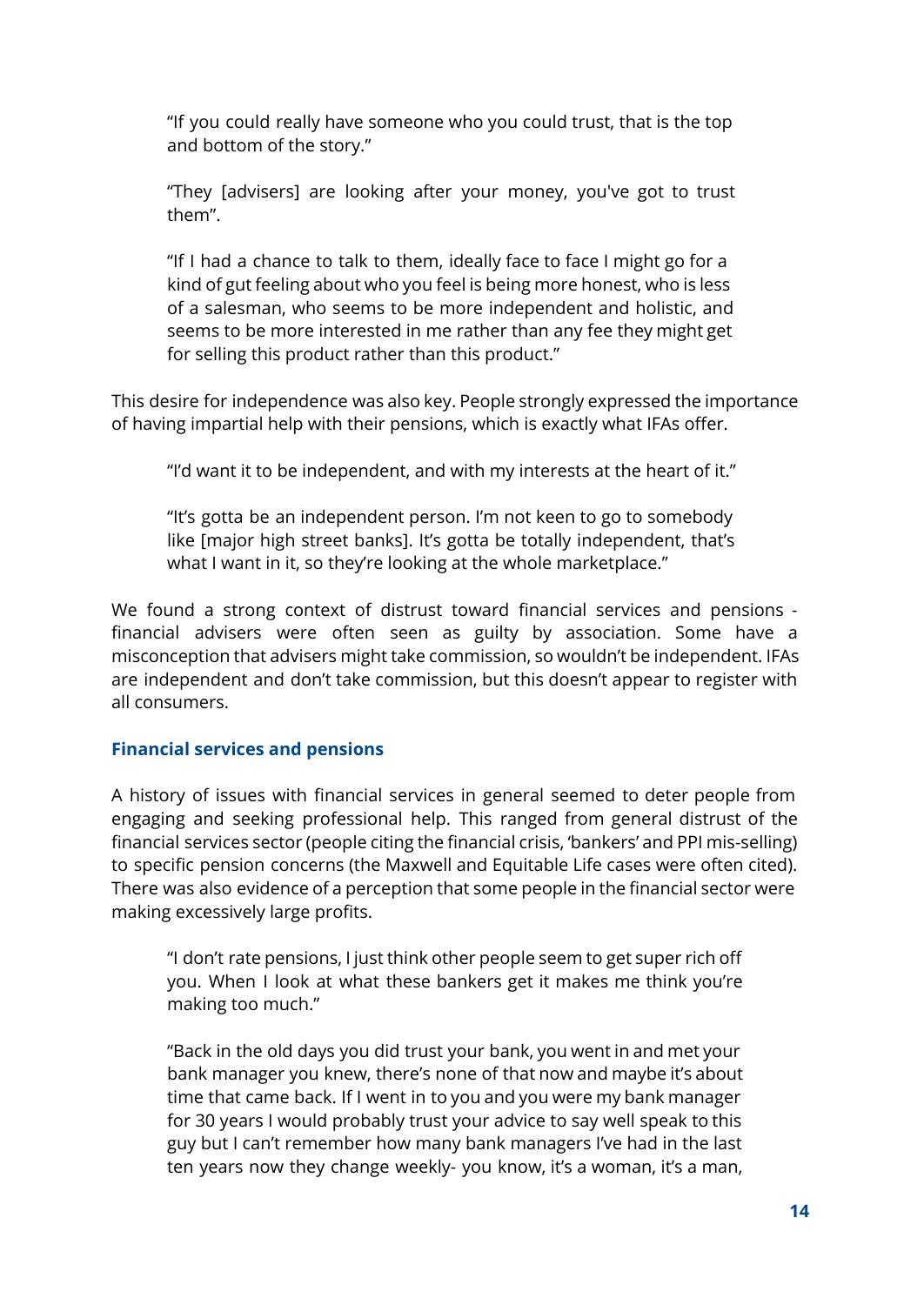he's old, he's young, he's in Scotland, he's in Hong Kong, I don't know where he is. So the main thing they've got to find is trust."

#### **Financial advisers**

Rather than advisers being perceived as a trusted intermediary to help navigate an uncertain financial services sector, concerns about financial services seem to rub off on them and historical issues persist in the minds of some consumers.

"Generally my opinion of financial advisers is they are only there to make money for themselves."

A key aspect of this seemed to be a perception that advisers receive commission, which is likely to be a hangover from the pre-RDR era. It seems that messages about improvements in the industry are not getting through to all consumers. It is also possible that a lack of clarity between financial advisers, tied advisers and restricted whole of market advisers affects trust across the sector.

"They've got to be independent, as in totally independent and not tied to particular companies, as a lot of them are but don't tell you..."

"A financial adviser is paid to give his advice, and he is generally paid by whoever he invests with, I mean that is a big incentive... You have to take some of that with a pinch of salt."

"I take it he takes a commission. I often wonder about how they earn their money actually... I think I'd like it to be clearer how much they get from your investment."

#### **Understanding the benefits and quality of advice**

Our qualitative interviews identified evidence that people are struggling to weigh up the quality and usefulness of services, both in terms of how much advice would help them and how to choose a particular adviser. These concerns were often linked.

"Expertise is important...but how do you know who's an expert? You don't know who's an expert, you can be a mortgage adviser, you can be a financial adviser for 20 years and still not know as much as a guy who is just out of university."

"I'd be happy to spend a couple of thousand if my return and my advice is fantastic. But how do you judge that until you start doing it, because most people take their fees upfront, so how do you know? They don't say 'don't pay me anything until I've proved that'...it's not 'ok, well wait 3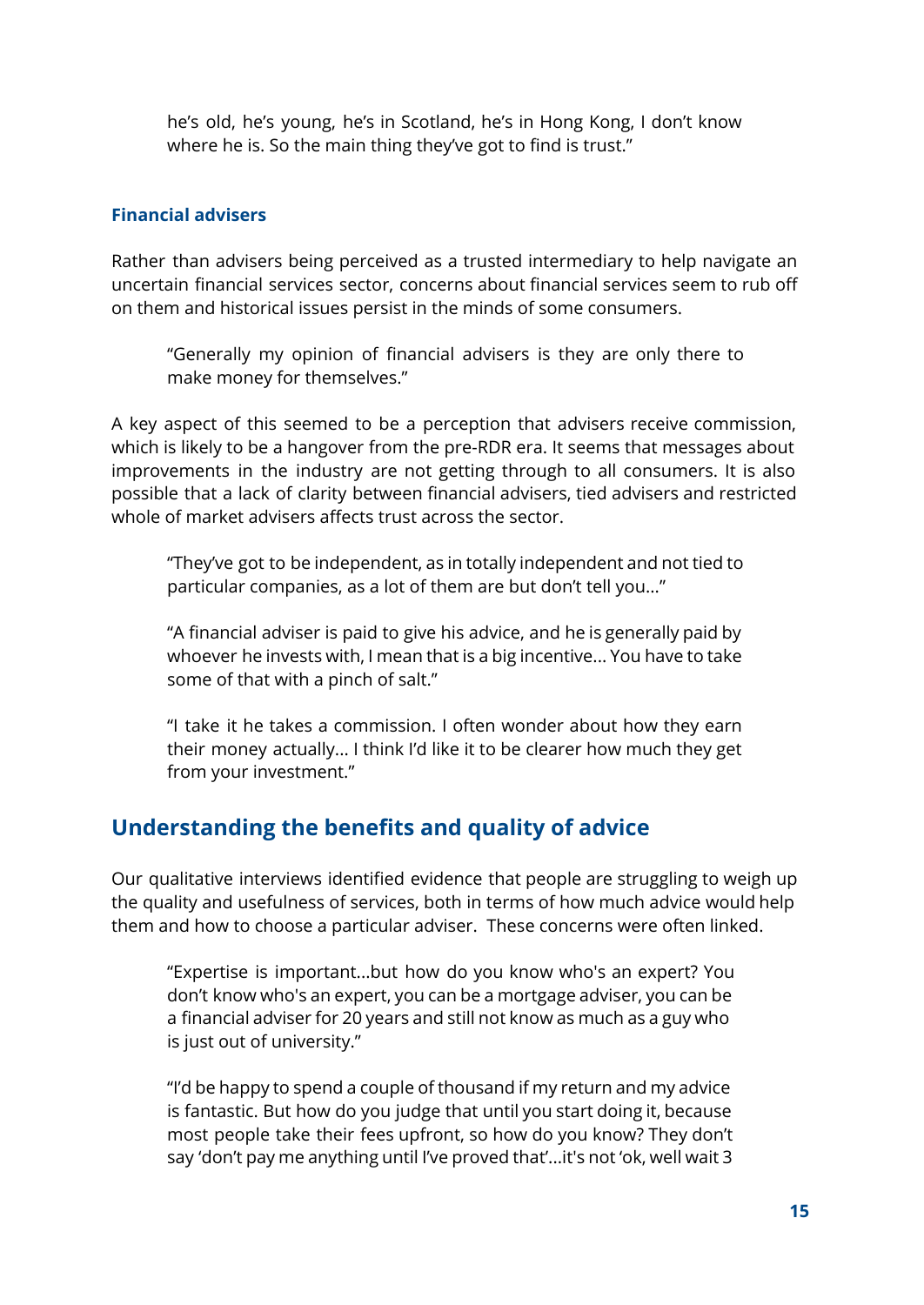months then pay me', or 'I will take a percentage of your profit', that's how they should be targeted in my opinion…It's very difficult to quantify value."

Where people did want to compare advisers it seemed to require considerable effort. Just as we found it can be hard for consumers to compare financial advisers in terms of prices, it is also hard for consumers to compare financial advisers in terms of quality. To pay for advice with confidence, consumers want to know that they are getting good value for their money. But without personal recommendations, many find it hard to know who to go with so fall into an advice gap. There were many factors that people were interested in and they felt they had to look for information from multiple sources.

"There must be some kind of body that independent financial advisers have to belong to, I would look at whether they have got good ratings from other customers, I would look at the weekend papers to see which advisers they have used for comments in their articles. It's quite a bit of research really to find somebody that you think is going to give you sound advice and not rip you off with huge fees."

"What I did looking for my own financial adviser is I looked online, I looked through advice from money advice about what sort of things to look out for. Then I looked at various general companies that came up in search engines and Which? best guides and newspaper columns, like stuff in the Telegraph and the Guardian and stuff like that, to locate what sort of companies were around . Then check who is providing a service and then to make sure that they weren't ones who were going to be ripping you off and doing scams, checking out their licenses on the FCA website to make sure they were pukka companies and not based in the Cayman Islands and going to run off with all your money...How long a company had been around, what sort of returns they got, what their ethical behaviour was. Quite a lot of pointers really."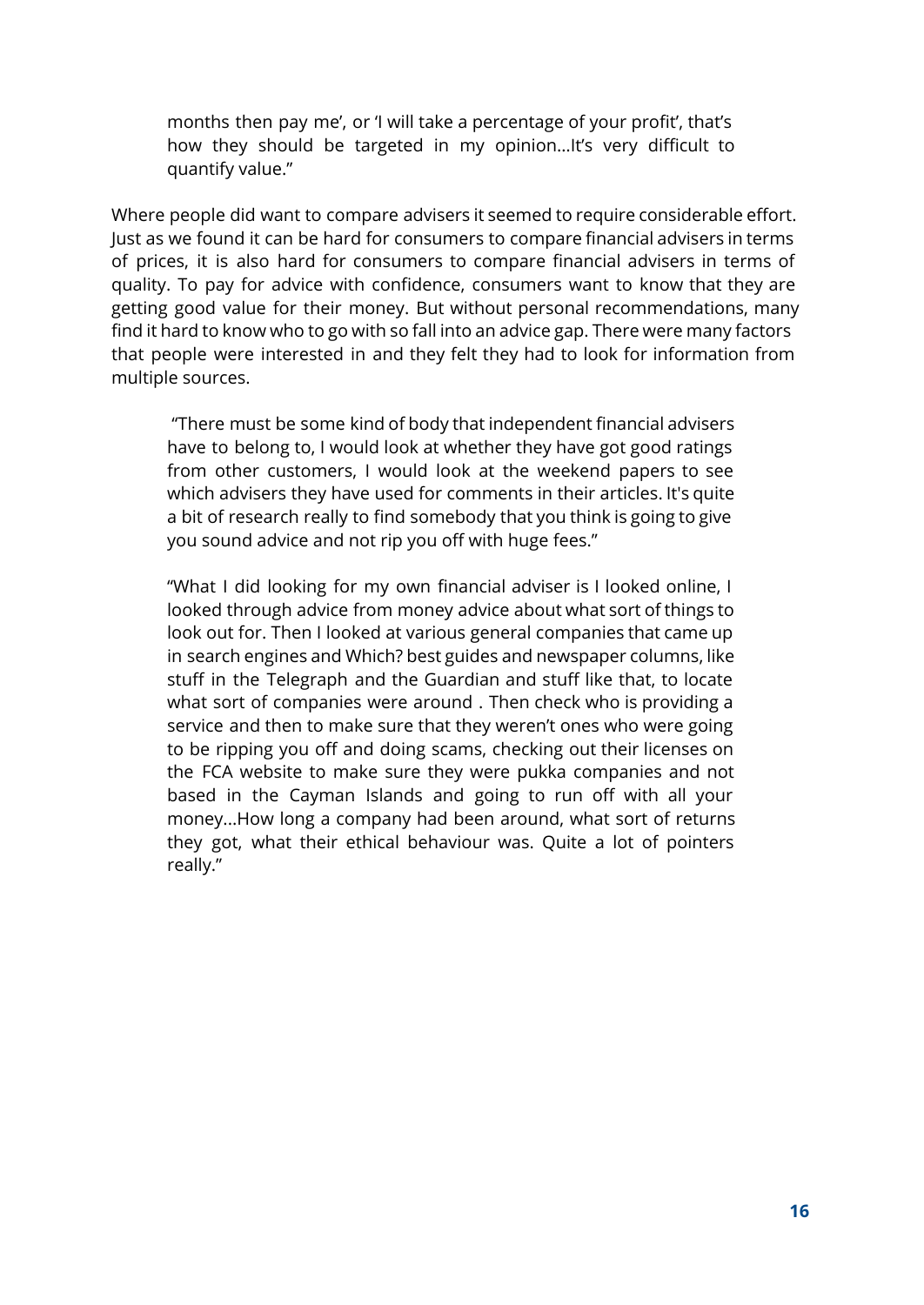### **Recommendations**

**The government should use the Financial Advice Market Review to explore how to support radically cheaper advice options for the mass market.** Reviewing the regulatory burden, while keeping consumers safe, could let more people access advice at different price levels. Almost one in six people are willing to pay between £200 and £1,000 for advice on taking pension income, so the review should seek to support the development of new advice offerings while protecting quality of existing advice.

**Advice firms should make pricing information clear and publically available**. Some financial advisers already have clear price structures that they can share with customers during an initial phonecall and up to 30% advertise price structure on their websites. Making price information available in these ways not only helps consumers shop around more easily, but it also helps tackle trust issues about hidden fees.

**Guidance organisations and advice directories should offer better information about and referrals to paid-for financial advice services**. More than two in five people who plan to pay for pension advice also plan to use Pension Wise. Free guidance providers can help consumers understand the benefits of paid-for advice and explain how to choose an adviser. Our previous research has found that an additional 2.2 million people would be more likely to pay for advice if it was easier to find.<sup>17</sup> This will be particularly important if more advice models are created at different price levels.

**The government should explore whether adviser directories could include TripAdvisor-style customer feedback.** The director vouchedfor.co.uk already includes such feedback, although it generally has higher minimum pot sizes than the MAS directory. Feedback should be presented as well as basic price structures to support consumers choice. It is currently hard for consumers to judge how good specific financial advisers will be without personal recommendations.

**Financial Advisers and guidance services should take action to further publicise the benefits of advice** and to communicate the level of standards and protections that now exist following the RDR. Making the benefits of advice clearer will encourage more consumers to pay for advice. Guidance organisations could share approved resources that explain advice, similar to that already created by the online directory Unbiased. 18

**The government and regulators should explore what can be done to clarify definitions around independent and restricted advice** alongside changes to offer advice at different price levels. It is important that the distinctions within restricted advice - between specialist advisers and tied or non-whole-of-market advisers - are made clear, while protecting the current definition of independent financial advice.

<sup>&</sup>lt;sup>17</sup> Citizens Advice, The Four Advice Gaps, October 2015.

<sup>&</sup>lt;sup>18</sup> Unbiased, Choose your adviser - a checklist, https://www.unbiased.co.uk/choose-your-adviser.